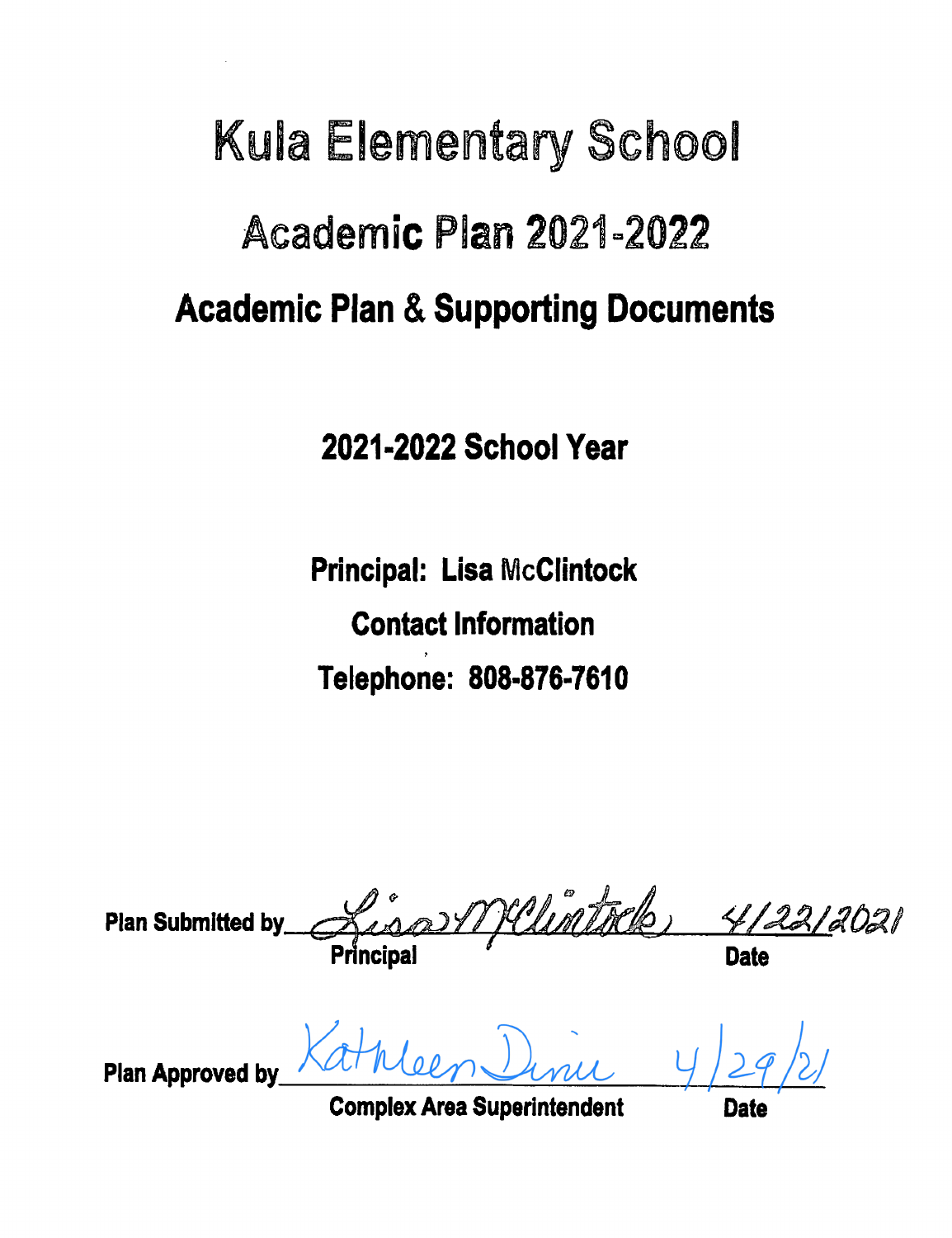



# Kula Elementary School

## Academic Plan: School Year 2021-22

Developing a collaborative Academic Plan framed by the HIDOE Learning Organization is the foundation for a forward focused Academic Plan. An effective Academic Plan utilizes existing school resources to improve and/or introduce new ideas that accelerate the school community's knowledge about ending achievement gaps and providing equitable services for all students. A forward focused Academic Plan clearly describes a school's *Theory of Action* that incorporates the following: 1) analyzing data to explain achievement gaps; 2) incorporating measurable outcomes that inform a school how to close the achievement gap; and 3) applying contextual and community measurements and assessments.

Starting from a comprehensive needs assessment, schools design measurable outcomes from the study of organizational, instructional, and student support systems. The measurable outcomes are implemented and improved through Plan, Do, Study, Act (PDSA) cycles, and systemized by leading indicators.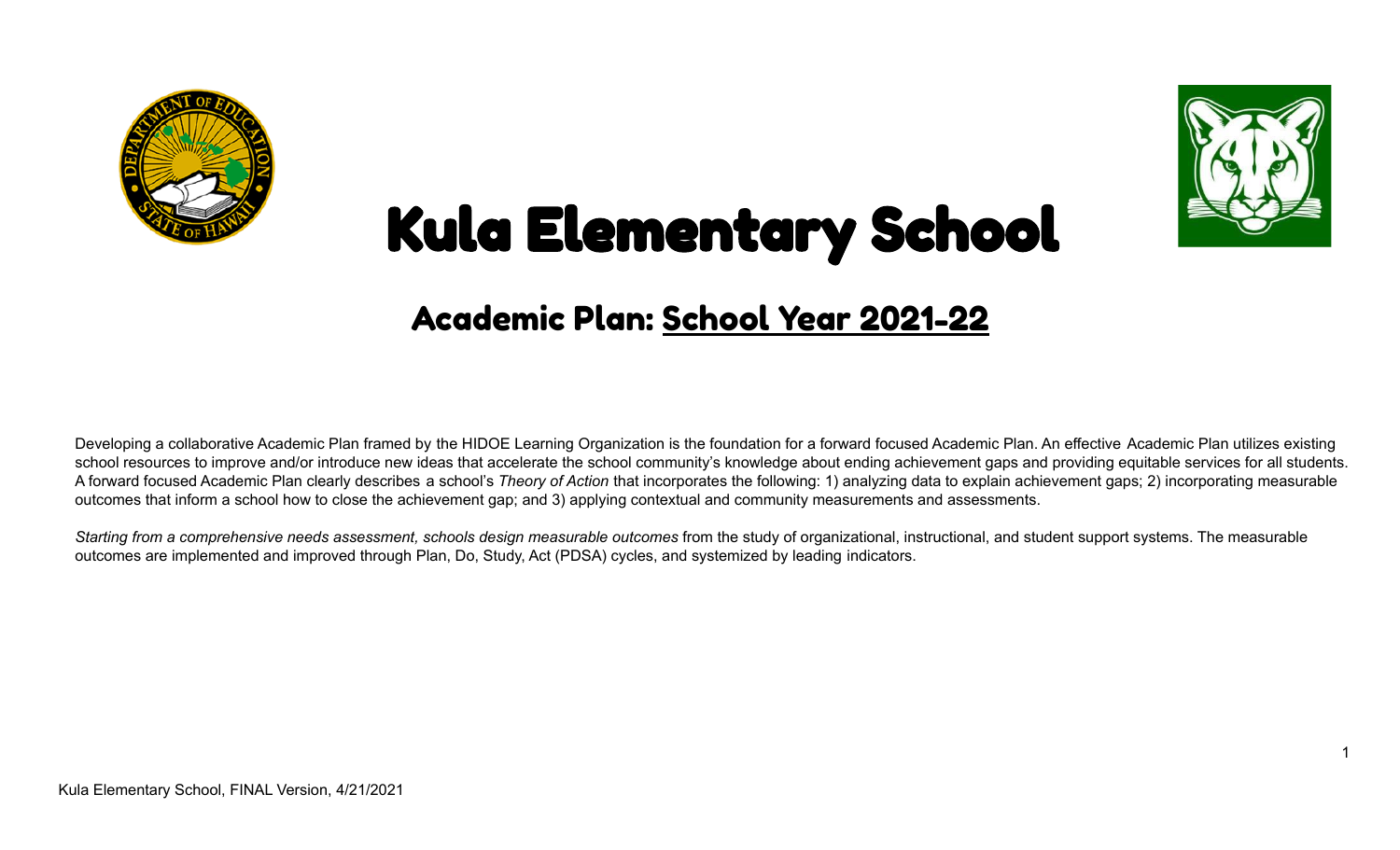#### **HIDOE Learning Organization**

**Pipeline of Emerging Ideas:** To prepare for emerging trends, advancements and changes that impact education, ideas are tried and vetted by our schools and teams, some will advance to support the core.

● The **Pipeline of Emerging Ideas** is linked to the HIDOE 2020-30 Strategic Plan (page 8).



**Innovation in Support of the Core:** New strategies and systems for delivering teaching and learning. High-Impact strategies: School Design, Teacher Collaboration, Student Voice.

● The Academic Plan incorporates School Design and Student Voice for **Innovation in Support of the Core** (page 7).

**Teaching & Learning Core:** Focus: equity and excellence in core curriculum and supports

● The Academic Plan is structured by the HIDOE Learning Organization, and it is founded on the **Teaching & Learning Core** (pages 3-6).



### **Kula Elementary: Systems of Support**

- Vision: We strive to empower every student to become a responsible and respectful individual who collaborates, innovates, and perseveres.
- Mission: At Kula School parents, teachers, and students work together to develop positive relationships and a culture of mutual respect, shared responsibility and academic excellence.
- **★ Core Values:** Care, Commit, Contribute, and Follow Through omes with matching assessments that promotes an in-depth, active, and engaged learning process for all students.

**Academic Excellence:** Kula Elementary follows the Common Core State Standards (CCSS) and is currently instructing using the following curriculums: Reading Wonders, Ready Math, Lucy Calkins Writing, Harcourt Science. We use the following assessment tools for gathering student data: iReady Reading and Math Screener, Smarter Balanced Assessment, and Hawaii State Science Assessment.

Intervention Success: Kula Elementary follows the Multi-Tiered Systems of Support (MTSS) - Response to Intervention (RtI) model for identifying and responding to student concerns in academics and social/emotional needs. We use the following intervention tools for monitoring student progress: easyCBM, Sonday System (Reading), BEISY Behavior Screener.

Collaboration: Kula Elementary School consists of various committees to support our students' success. Many committed and dependable staff members and parents invest their time and effort to ensure all needs and concerns of our school/community are being addressed. Teams include: School Leadership Team, Safety Committee, Grade Level Data Teams, Comprehensive Student Support System, School Community Council, Behavioral Support Team, PTA, Academic Review Team, and Curriculum Teams (ELA, Writing, Math, Science).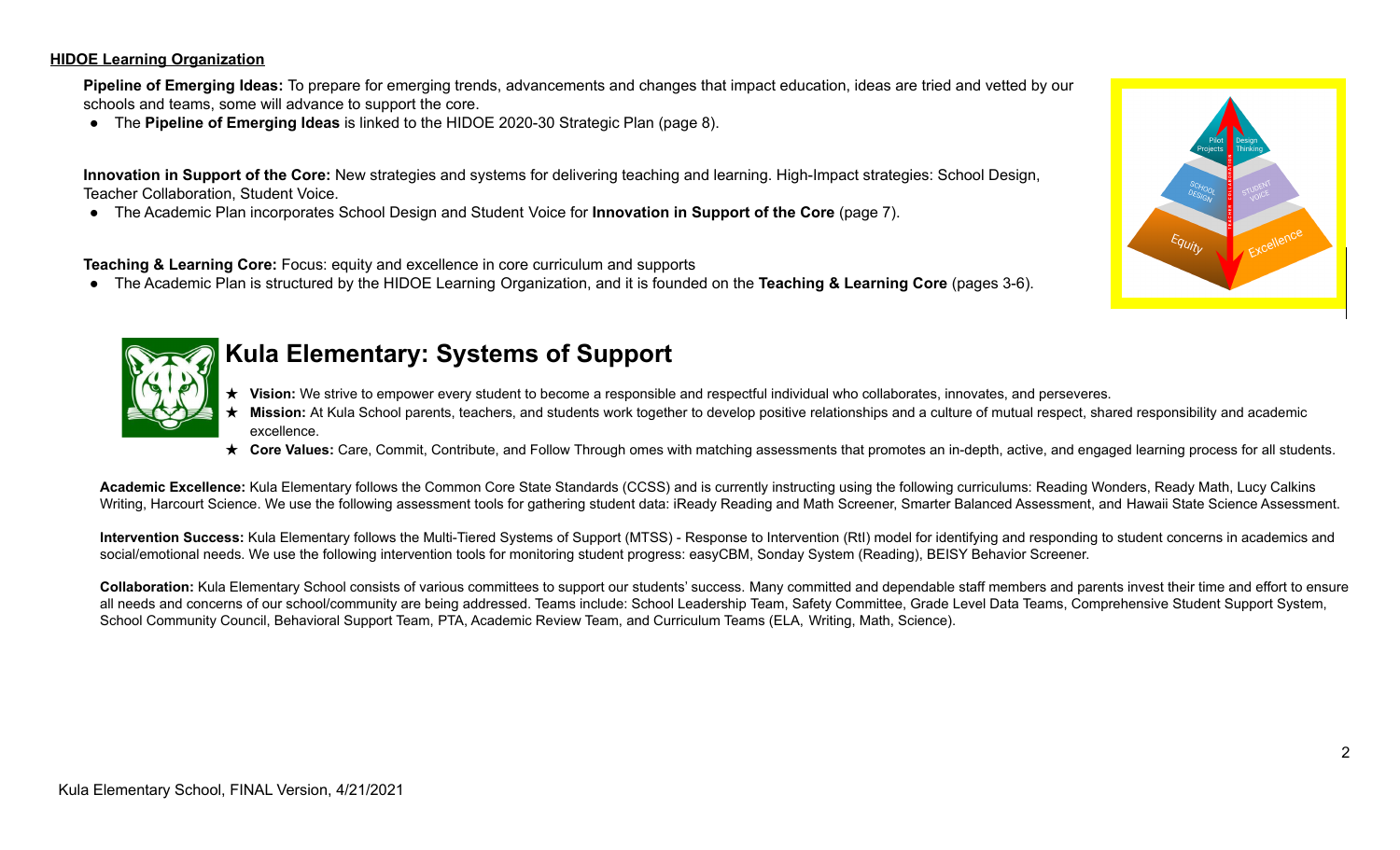#### **WASC Critical Areas of Need (2018)**

- 1. The Leadership Team will research, discuss and implement vertically aligned curriculum, research-based schoolwide instructional strategies with clear learning standards based outcomes with matching assessments that promotes an in-depth, active, and engaged learning process for all students
- 2. The Administration and Leadership teamwork with staff to outline the duties and responsibilities of staff in the form of job descriptions and make them available to all stakeholder groups in order to help all stakeholders have a clearer understanding of the operations of the school.
- 3. The Administration, Leadership team and Classified Leads work to improve and implement a system of internal communications between administration, classroom teachers and classified staff members to make sure all staff members are aware of all schoolwide systems and make it more systemized and effective.
- 4. The administration, leadership team and teaching staff work on developing a consistent school wide grading system through inter-rater reliability to clearly define proficiency levels across grade levels in order to better assess student attainment of State standards and the attainment of GLOs.
- 5. The administration, leadership team, Tier 1 Behavior Team, teaching staff, parents and students review and revise the behavior matrix to implement a legally sound, consistent and effective referral process that holds students accountable for their behavior.

#### **WASC Areas of Strength (2021)**

- 1. The teaching staff's process of sharing student work and teaching strategies that are aligned by the school's curriculum teams and based on student needs which are then addressed in data teams and PLC meetings. The outcomes of this process are then used to drive instruction.
- 2. The grade level curriculum groups that have worked to establish common assessments, common math vocabulary, scaffolding supports and a faculty intranet that has improved communication between faculty members.
- 3. The continued growth of the digital portfolio platform that promotes student voice in the learning process and includes student understanding of what they know and need to learn. The students' use of digital portfolios that not only allows students to show their independence, creativity, and helps them foster their writing and research skills, but also helps teachers assess their growth,
- 4. The data teams and articulation training are being used to ensure student growth with goals set by the academic plan for all students through the data team process. The parents reported that the school administration should be commended for addressing the needs of the high needs students and creating a climate of a safe campus during the pandemic disruptions of the school year.
- 5. The school staff for working together to turn the critical area of need internal communication into a strength and in the process creating an improved school climate and, as a result, building strong school staff relationships within the school and parent community.
- 6. The school has developed school systems to address the critical areas of concern from the last self-study. The data team and PLC process should continue to monitor the effectiveness of school programs toward student achievement in ELA, Math, and Science.

#### **WASC Additional Areas of Concern (2021)**

- 1. Staff Enabling Activity (for ELA Curriculum Team) Evaluate the need for an aligned K-5 foundational reading process which includes phonemic awareness, phonics, vocabulary development, fluency and reading comprehension.
- 2. Staff Enabling Activity (Inclusion goal) Further develop our RTI process to address student needs in an inclusive classroom setting through differentiated instructional practices for Tier I and Tier 2 students.
- 3. Staff Enabling Activity (Inclusion Goal) Research the reasons for the increasing achievement gap. Working with data to develop strategies to address the increasing achievement gap.
- 4. Staff Enabling Activity (Inclusion goal) Research effective ways to improve student attendance.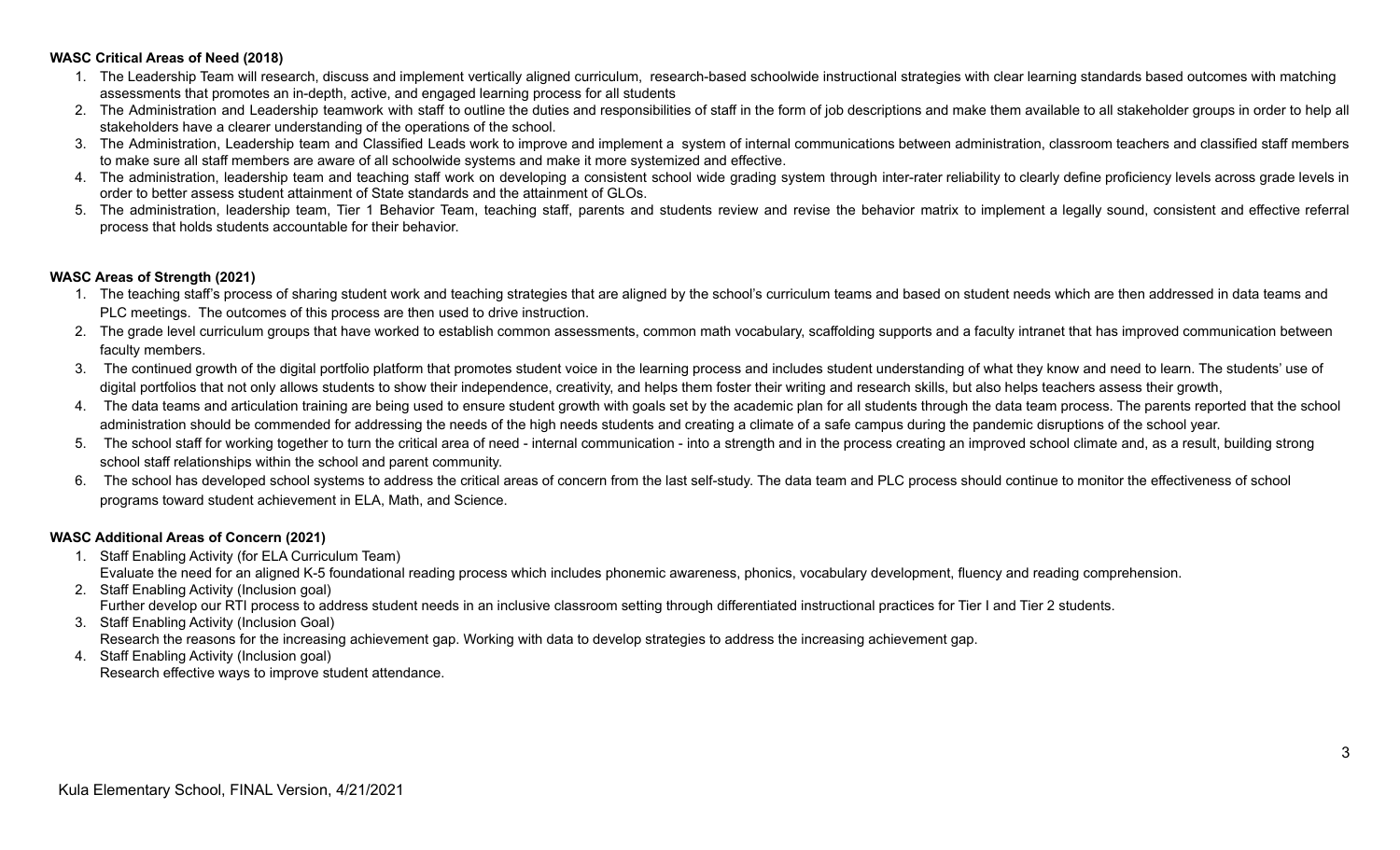#### **FORMAT of Academic Plan:**

Area of Focus: Identify and describe an area of focus including but not limited to Special Education or English Learners or any other sub group. The description must be gathered from a CNA such *as Title I, WASC Self Study, International Baccalaureate, and may include additional local measurements.*

**Theory of Action:** *What is your Theory of Action (if-then) to improve the area of focus?*

**Enabling Activities:** *What are your Enabling [Activities](https://docs.google.com/document/d/1_CBCCCUPTqpr2sEeh1fQ9EUVupyhBBZlYUdzcm9zCw0) to improve the area of focus?*

**Accountability Leads:** *Who supports and monitors the activities described in this section?*

**Source of Funds:** *Where are the funds coming from to support the activities described in this section?*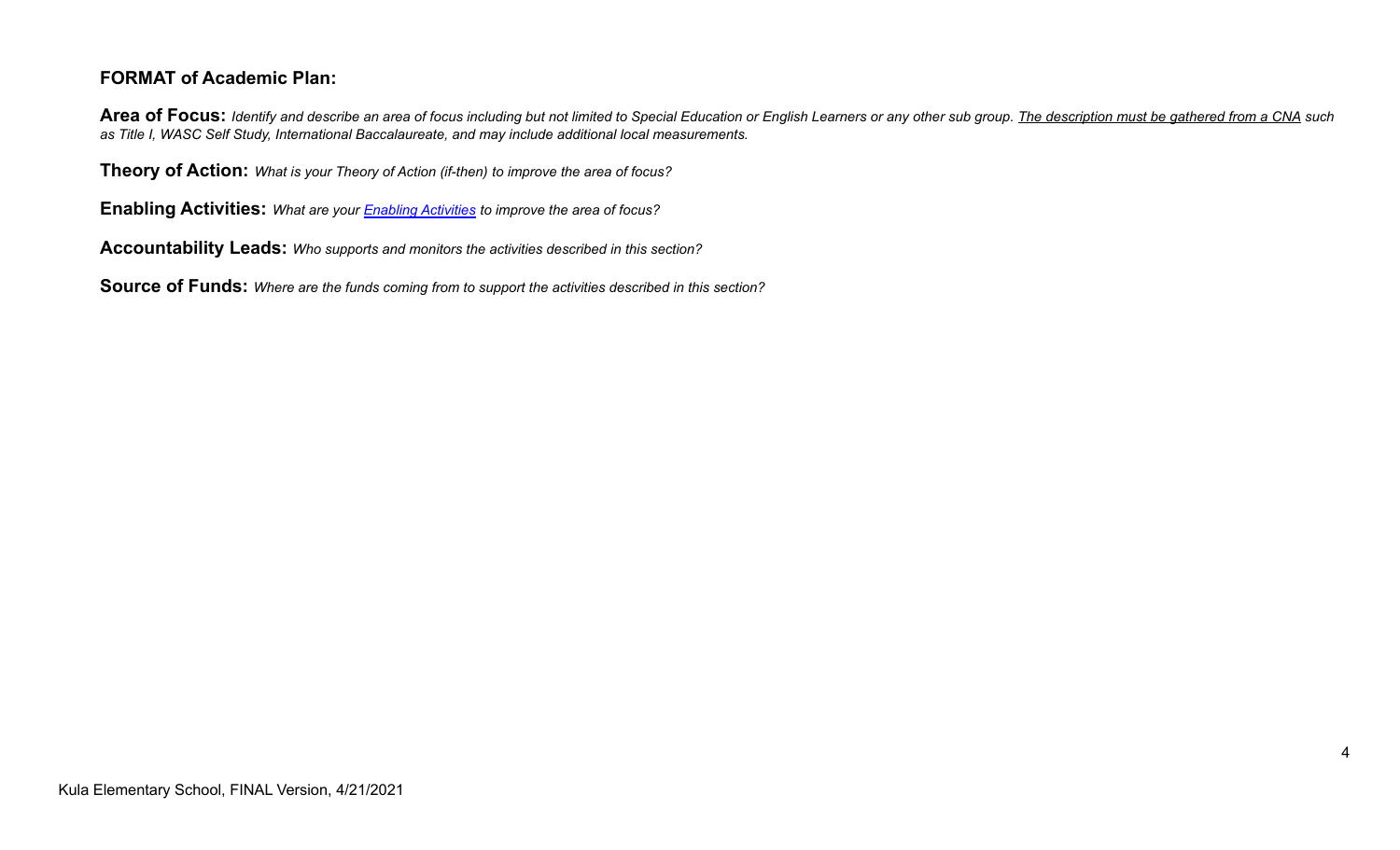

### **Teaching & Learning Core: Equity and Excellence**

In order to address equity, list the targeted subgroup(s) and their identified needs. Specifying enabling [activities](https://docs.google.com/document/d/1_CBCCCUPTqpr2sEeh1fQ9EUVupyhBBZlYUdzcm9zCw0) in the academic plan should address identified subgroup(s) and their needs.

| <b>Area of Focus</b>                                                                                                                                                                                                                                                                                                                                                                                        | <b>Theory of Action</b>                                                                                                                                                                                                                                                                                                    | <b>Enabling Activities</b>                                                                                                                                                                                                                                                                                                                                                                                                                                                                                                                                                                                                                                                                                                                                                                                                                                                        |
|-------------------------------------------------------------------------------------------------------------------------------------------------------------------------------------------------------------------------------------------------------------------------------------------------------------------------------------------------------------------------------------------------------------|----------------------------------------------------------------------------------------------------------------------------------------------------------------------------------------------------------------------------------------------------------------------------------------------------------------------------|-----------------------------------------------------------------------------------------------------------------------------------------------------------------------------------------------------------------------------------------------------------------------------------------------------------------------------------------------------------------------------------------------------------------------------------------------------------------------------------------------------------------------------------------------------------------------------------------------------------------------------------------------------------------------------------------------------------------------------------------------------------------------------------------------------------------------------------------------------------------------------------|
| <b>CURRICULUM TEAMS: Student Outcomes</b><br>2017 WASC Critical Areas of Focus<br>#4: The administration, leadership team and teaching staff<br>work on developing a consistent school-wide grading<br>system through inter-rater reliability to clearly define<br>proficiency levels across grade levels in order to better<br>assess student attainment of State standards and the<br>attainment of GLOs. | If a consistent school-wide grading system through<br>inter-rater reliability is implemented across grade<br>levels, then students will receive timely feedback and<br>higher quality of instruction based on current needs<br>therefore student attainment of State standards and<br>the attainment of GLOs will improve. | <b>STUDENT OUTCOMES</b><br>NOTE: We will Integrate work samples across content areas for DP<br>Starred (*) Items are opportunities offered to all students<br><b>ELA/ WRITING</b><br>Seesaw/Digital Portfolio ELA Items (K-1 / 2-5; student will voice/pick which<br>artifact to put in their Seesaw - minimum 1 per semester - 2 by end of year)<br>Spring Curriculum Showcase (Seesaw/Digital Portfolios)<br>$\circ$<br>iReady student usage tracking & goal setting<br>$\circ$<br>Kaleo Cup - iReady growth & usage awards<br>$\circ$<br><b>MATH</b><br>Seesaw/Digital Portfolio Math Items (K-1 / 2-5; student will voice/pick which<br>$\circ$<br>artifact to put in their Seesaw - minimum 1 per semester - 2 by end of year)<br>Spring Curriculum Showcase (Seesaw/Digital Portfolios)<br>$\circ$<br>Red iReady Folders (student usage tracking & goal setting)<br>$\circ$ |
| <b>Accountability Lead(s)</b>                                                                                                                                                                                                                                                                                                                                                                               | <b>Source of Funds</b>                                                                                                                                                                                                                                                                                                     | Kaleo Cup - growth & usage awards<br><b>SCIENCE</b>                                                                                                                                                                                                                                                                                                                                                                                                                                                                                                                                                                                                                                                                                                                                                                                                                               |
| <b>Curriculum Coordinator</b><br><b>RTI Coordinator</b><br>Principal                                                                                                                                                                                                                                                                                                                                        | Weighted Student Formula (WSF)                                                                                                                                                                                                                                                                                             | Seesaw/Digital Portfolio Science Items (K-1 / 2-5; student will voice/pick which<br>artifact to put in their Seesaw - minimum 1 per semester - 2 by end of year)<br>Spring Curriculum Showcase (Seesaw/Digital Portfolios)<br>$\circ$<br>*Engineering Fair (STRETCH Students mandatory + open) - Qtr.2<br>$\circ$<br>*Engineering Family Night/ Student Day (Suggestion)<br>$\circ$<br>Students visit Keokea<br>$\circ$<br>Mystery Science Assessments altering to fit lessons with less reading<br><b>SOCIAL STUDIES</b><br>Seesaw/Digital Portfolio Social Studies Items (K-1 / 2-5; student will voice/pick<br>$\circ$<br>which artifact to put in their Seesaw - minimum 1 per semester - 2 by end of<br>year)<br>Spring Curriculum Showcase (Seesaw/Digital Portfolios)<br>$\circ$                                                                                           |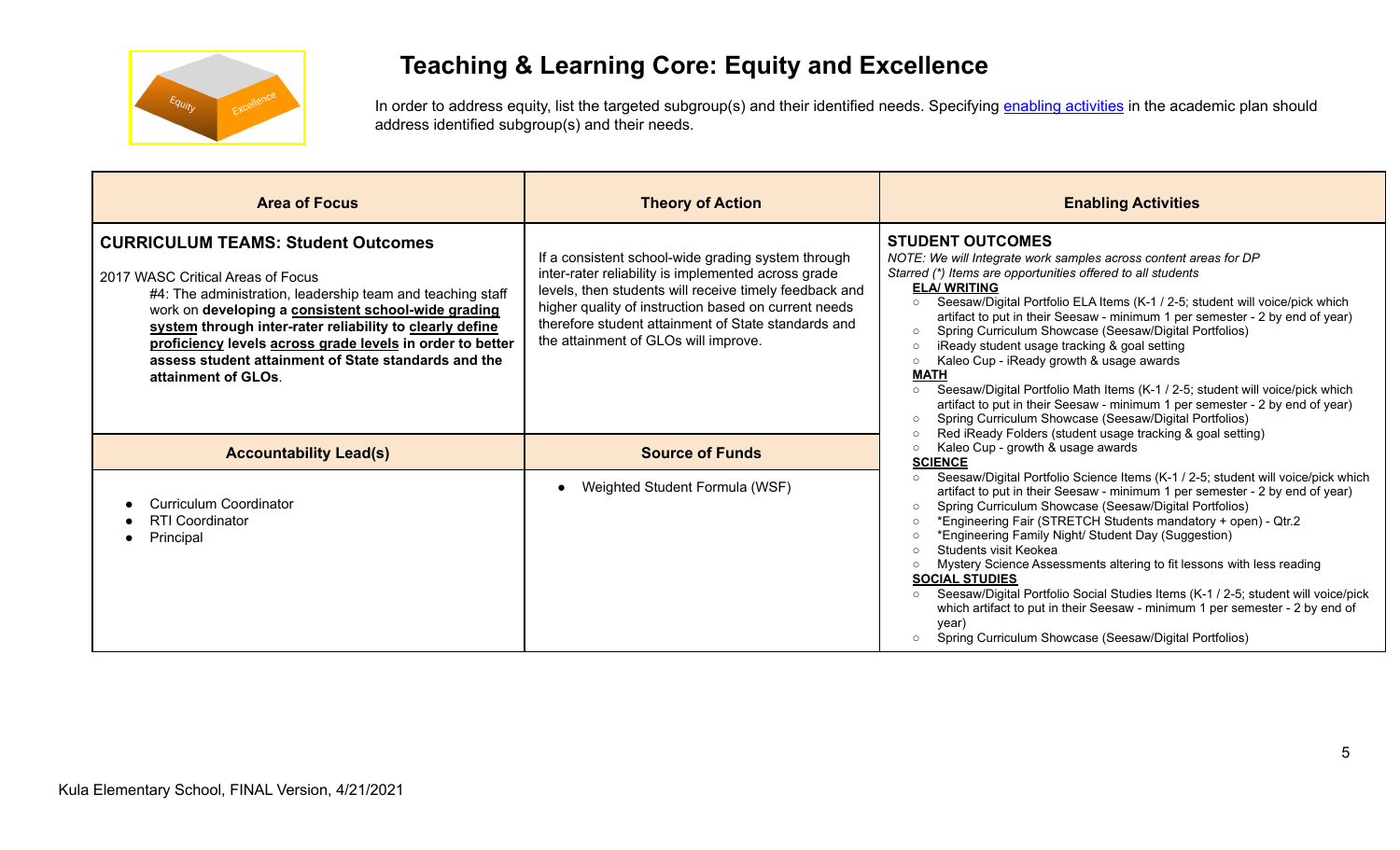| <b>Area of Focus</b>                                                                                                                                                                                                                                                                                                                                                                                      | <b>Theory of Action</b>                                                                                                                                                                                                                                                                                                       | <b>Enabling Activities</b>                                                                                                                                                                                                                                                                                                                                                                                                                                                                                                                                                                                                                                                                                                                                                                                                                                                                                                                                                                                                                                                                                                                                                                                                                           |
|-----------------------------------------------------------------------------------------------------------------------------------------------------------------------------------------------------------------------------------------------------------------------------------------------------------------------------------------------------------------------------------------------------------|-------------------------------------------------------------------------------------------------------------------------------------------------------------------------------------------------------------------------------------------------------------------------------------------------------------------------------|------------------------------------------------------------------------------------------------------------------------------------------------------------------------------------------------------------------------------------------------------------------------------------------------------------------------------------------------------------------------------------------------------------------------------------------------------------------------------------------------------------------------------------------------------------------------------------------------------------------------------------------------------------------------------------------------------------------------------------------------------------------------------------------------------------------------------------------------------------------------------------------------------------------------------------------------------------------------------------------------------------------------------------------------------------------------------------------------------------------------------------------------------------------------------------------------------------------------------------------------------|
| <b>CURRICULUM TEAMS: Staff Outcomes</b><br>2017 WASC Critical Areas of Focus<br>#4: The administration, leadership team and teaching staff<br>work on developing a consistent school-wide grading<br>system through inter-rater reliability to clearly define<br>proficiency levels across grade levels in order to<br>better assess student attainment of State standards<br>and the attainment of GLOs. | If a consistent school-wide grading system<br>through inter-rater reliability is implemented<br>across grade levels, then students will<br>receive timely feedback and higher quality of<br>instruction based on current needs therefore<br>student attainment of State standards and the<br>attainment of GLOs will improve. | <b>STAFF OUTCOMES</b><br>ALL CURRICULUM TEAMS (ELA, MATH, SCIENCE, Social Studies)<br>View previous years Report Card data on each grade level for the curriculum area.<br>$\circ$<br>Scheduled grade level PLCs and vertical articulation Curriculum Team meetings to improve<br>$\circ$<br>understanding of standards.<br>Vertical articulation during grade level data team Wednesdays<br>$\circ$<br>Sharing of common assessments at curriculum team meetings.<br>Develop common expectations of consistent grading and using rubrics: "what it means to<br>$\circ$<br>give reliable ratings"<br>Create walkthrough checklist based on school-wide instructional strategies (see below)<br>$\circ$<br>Create Seesaw/Digital Portfolio guidelines and alignment scaffold by grade level (1 artifact<br>can be used for multiple content areas)<br>Curriculum Teams Share to faculty after each meeting<br>$\circ$<br><b>ELA/Writing</b><br>Evaluate the need for an aligned K-5 foundational reading process which includes<br>$\circ$<br>phonemic awareness, phonics, vocabulary development, fluency and reading<br>comprehension. Alphabetical principles<br>Create Wonders Quarterly Phonics/Foundational Skills Assessments (K-5)<br>$\circ$ |
| <b>Accountability Lead(s)</b>                                                                                                                                                                                                                                                                                                                                                                             | <b>Source of Funds</b>                                                                                                                                                                                                                                                                                                        | Support/Align Vocabulary instruction between iReady and Wonders (iReady assessed vs.<br>Wonders taught)<br>Continue close reading strategy<br>$\circ$<br>Continue small group instruction in reading during RTI block. PD Provided for those who                                                                                                                                                                                                                                                                                                                                                                                                                                                                                                                                                                                                                                                                                                                                                                                                                                                                                                                                                                                                     |
| <b>Curriculum Coordinator</b><br><b>RTI Coordinator</b><br>Principal                                                                                                                                                                                                                                                                                                                                      | Weighted Student Formula (WSF)                                                                                                                                                                                                                                                                                                | need support.<br>Writer's Workshop PLCs<br>$\circ$<br>What does writing look like in Science, Social Studies, Math<br>$\circ$<br><b>MATH</b><br>CUBES strategy: Introduce "C" in Kinder / CUBES strategy across 1-5<br>$\circ$<br>Math Talks (Independent think time, turn & talk, 4 Rs- Repeat, Rephrase, Reword, Record,<br>$\circ$<br>discourse cards)<br>Small Group Centers -- Math committee will gather math games for specific strands<br>$\circ$<br>Continue Math PD<br>$\circ$<br>create walkthrough checklists for school-wide math strategies<br>$\circ$<br><b>SCIENCE</b><br>Create rubrics for activities (engineering standards)<br>$\circ$<br>Vertically Aligned Engineering Lessons<br>$\circ$<br>Project Based Learning Support & Ideas/Vertically Aligned<br>$\circ$<br>Discuss how to incorporate Keokea into PBL<br>$\circ$<br><b>SOCIAL STUDIES</b><br>Create rubrics for activities<br>$\circ$<br>Project Based Learning Support & Ideas/Vertically Aligned<br>$\Omega$<br>C3 standards PD-Freddy/District Lead<br>$\circ$                                                                                                                                                                                                    |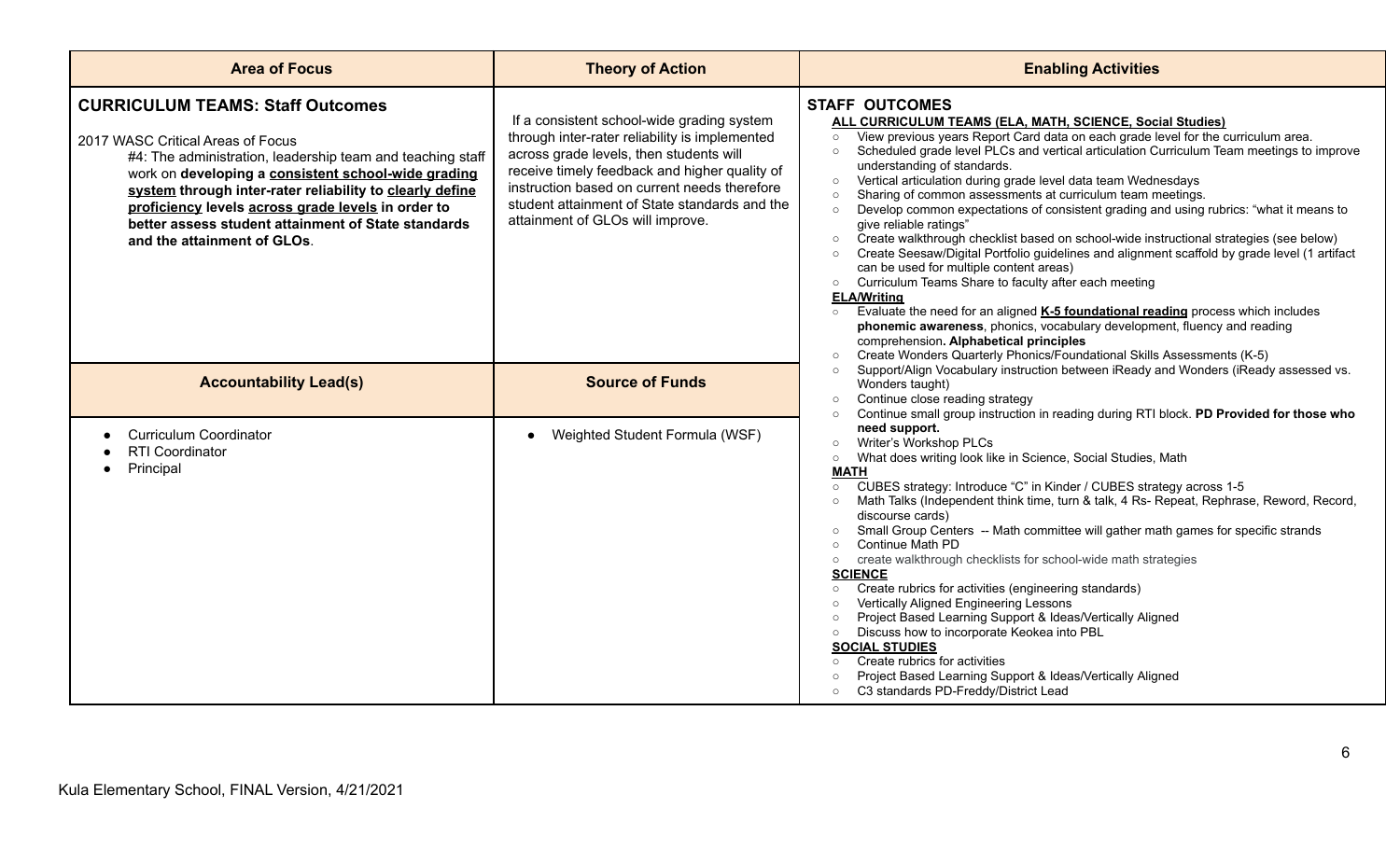| <b>Area of Focus</b>                                                                                                                                                                                                                                                                                                                                                                | <b>Theory of Action</b>                                                                                                                                                                                                                                                                                                                                                | <b>Enabling Activities</b>                                                                                                                                                                                                                                                                                                                                                                                                                                                                                                                                                                                                                                                                                                                                                                                                                                           |
|-------------------------------------------------------------------------------------------------------------------------------------------------------------------------------------------------------------------------------------------------------------------------------------------------------------------------------------------------------------------------------------|------------------------------------------------------------------------------------------------------------------------------------------------------------------------------------------------------------------------------------------------------------------------------------------------------------------------------------------------------------------------|----------------------------------------------------------------------------------------------------------------------------------------------------------------------------------------------------------------------------------------------------------------------------------------------------------------------------------------------------------------------------------------------------------------------------------------------------------------------------------------------------------------------------------------------------------------------------------------------------------------------------------------------------------------------------------------------------------------------------------------------------------------------------------------------------------------------------------------------------------------------|
| <b>BEHAVIOR/MULTI-TIERED SYSTEMS OF SUPPORT</b><br>(MTSS)<br>2017 WASC Critical Areas of Focus<br>#5: The administration, leadership team, Tier 1 Behavior<br>Team, teaching staff, parents and students review and<br>revise the behavior matrix to implement a legally<br>sound, consistent and effective referral process that<br>holds students accountable for their behavior. | If a consistent school-wide behavior matrix<br>and strategies are implemented across grade<br>levels and settings, then students will<br>demonstrate stronger behavior choices and<br>be held accountable for their behavior based<br>on current social emotional needs therefore<br>student attainment of State standards and the<br>attainment of GLOs will improve. | <b>STUDENT OUTCOMES</b><br>Receive PAW cards<br>$\circ$<br><b>Update Behavior Matrix Videos</b><br>$\circ$<br>Mind Up Unit 1: brain breaks, beach<br>$\Omega$<br>Actor's Toolbox, Focus 5 (some classrooms)<br>$\circ$<br>Tier 1, 2, 3 Interventions<br>$\circ$<br>■ 1: Common language (safe, respectful, responsible), Rubrics posted around<br>campus for expected behavior, PAW cards/Principal's Lunches, SEL curriculum,<br>Beach<br>2: check in / check out, earned rewards, small groups (ex. banana splits)<br>3: individual targeted interventions                                                                                                                                                                                                                                                                                                         |
| <b>Accountability Lead(s)</b>                                                                                                                                                                                                                                                                                                                                                       | <b>Source of Funds</b>                                                                                                                                                                                                                                                                                                                                                 | Showcase/Display pictures of winners of awards posted: GLOs, Kaleo Cup,<br>$\circ$<br>Principal's Lunch                                                                                                                                                                                                                                                                                                                                                                                                                                                                                                                                                                                                                                                                                                                                                              |
| <b>Student Services Coordinator</b><br><b>RTI Coordinator</b><br><b>School Counselor</b><br>Principal                                                                                                                                                                                                                                                                               | Weighted Student Formula (WSF)                                                                                                                                                                                                                                                                                                                                         | <b>STAFF OUTCOMES</b><br>Monthly Behavior Team meetings<br>$\circ$<br>PAW store visits - May be mobile PAW store<br>$\circ$<br>Clarify office referral process in a staff meeting<br>$\circ$<br>Behavior Team PD and monitoring of Multi-Tiered Systems of Support [MTSS] : 17<br>$\circ$<br>proactive strategies, EMR, Trauma Informed practices, Fostering Resilience and<br>Protective practices, Beach, Mind Up, Second Step, Tier 2 Interventions<br>BEISY Screener (September/February)<br>$\circ$<br>Mind Up Unit 1: brain breaks, beach<br>$\circ$<br>QBS Safety Care crisis prevention training (certification for applicable staff)<br>$\circ$<br><b>Character Education (Principal's Lunches)</b><br>$\circ$<br><b>Update Behavior Matrix Videos</b><br>$\circ$<br>Update protocols on how, when, why to give PAW cards. Share with all staff.<br>$\circ$ |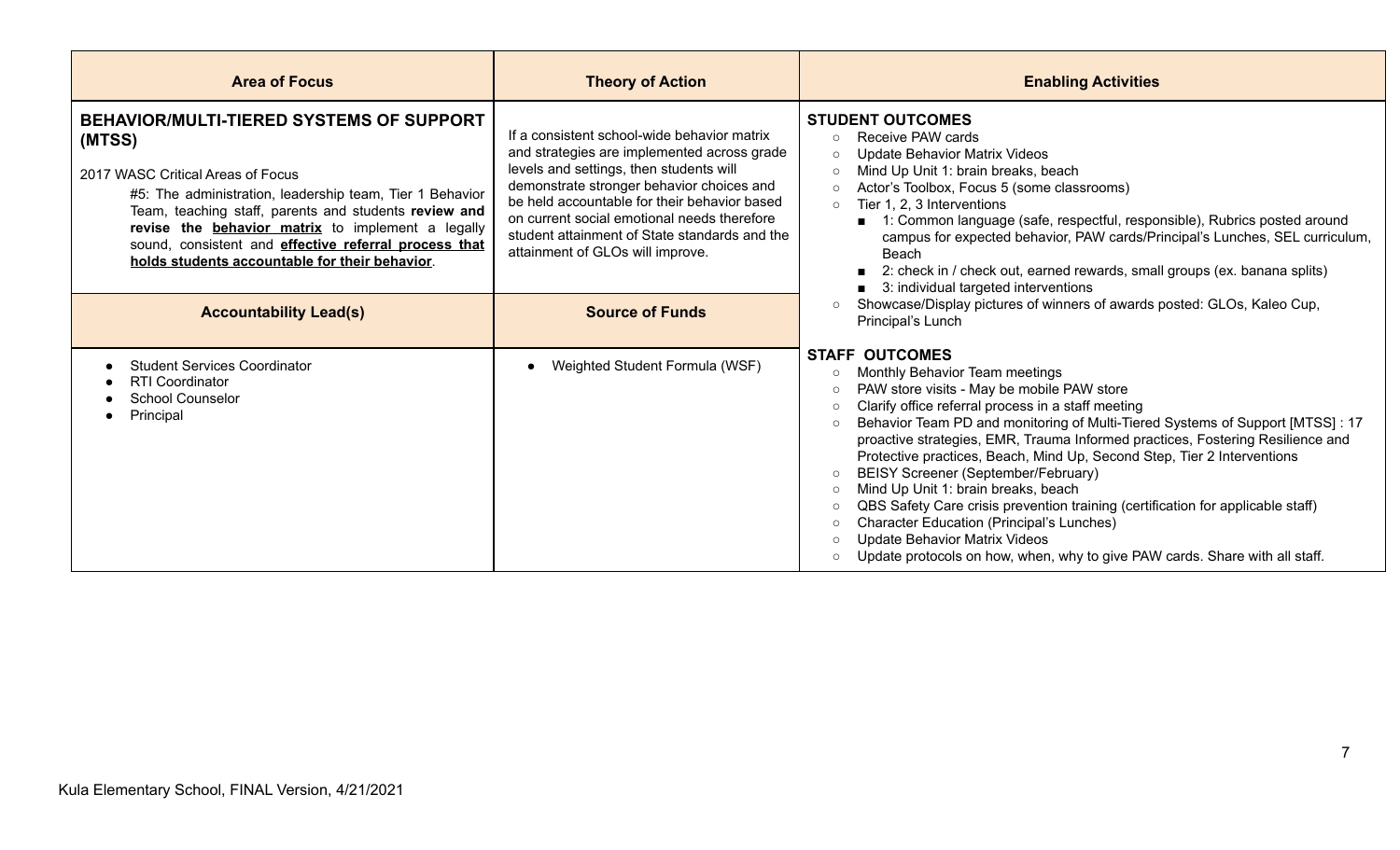| <b>Area of Focus</b>                                                                                                                                                                                                                                                                                    | <b>Theory of Action</b>                                                                                                                                                                                                                                                                                                                   | <b>Enabling Activities</b>                                                                                                                                                                                                                                                                                                                                                                                                                                                                                                                                                                                                                    |
|---------------------------------------------------------------------------------------------------------------------------------------------------------------------------------------------------------------------------------------------------------------------------------------------------------|-------------------------------------------------------------------------------------------------------------------------------------------------------------------------------------------------------------------------------------------------------------------------------------------------------------------------------------------|-----------------------------------------------------------------------------------------------------------------------------------------------------------------------------------------------------------------------------------------------------------------------------------------------------------------------------------------------------------------------------------------------------------------------------------------------------------------------------------------------------------------------------------------------------------------------------------------------------------------------------------------------|
| <b>INCLUSION</b><br><b>Comprehensive Needs Assessment</b><br>Through looking at Academic Achievement data the<br>proficiency rates between high needs (Low SES, SPED,<br>EL) and non-high needs students were shown to have<br>the biggest gap in sub groups for the areas of ELA, Math<br>and Science. | If high needs students have access to grade<br>level curriculum and instruction through<br>inclusive practices then the proficiency gap<br>between high needs students and non high<br>needs students will decrease based on SBA<br>scores therefore student attainment of State<br>standards and the attainment of GLOs will<br>improve. | <b>STUDENT OUTCOMES</b><br>Improve SBA scores for high needs students (Low SES, SPED, EL)<br>$\circ$<br>Growth in iReady scores for high needs students<br>$\circ$<br>WIDA ACCESS- meet Growth to Target Scores/increase Proficiency Levels<br>$\circ$<br><b>STAFF OUTCOMES</b><br>Inclusive practices PD. Admin will provide time on extended days for teachers to<br>complete required EL credits/modules.<br>Built in planning time between SPED & GenEd teachers, EL staff<br>Sharing of Gen Ed and SPED resources for instruction<br>$\Omega$<br>PLC/Data discussion concerning student needs with curriculum supports-->Peer<br>$\circ$ |
| <b>Accountability Lead(s)</b>                                                                                                                                                                                                                                                                           | <b>Source of Funds</b>                                                                                                                                                                                                                                                                                                                    | <b>Review of Student Concerns</b><br>Universal use of small group instruction in all grade levels (strategic?)<br>$\circ$<br>GenEd teachers and RTI teachers coordinate intervention materials/pacing (guided<br>$\circ$                                                                                                                                                                                                                                                                                                                                                                                                                      |
| <b>Student Services Coordinator</b><br><b>EL Coordinator</b><br><b>RTI Coordinator</b><br>Principal                                                                                                                                                                                                     | Weighted Student Formula (WSF)                                                                                                                                                                                                                                                                                                            | reading/Wonders/Sonday)<br>Increase the number of teachers who have the Sheltered Instruction Qualification<br>Share 2020 WIDA English Language Development Standards<br>Share EL Students achievement of Standards: Can Do Descriptors, ELPs in staff<br>meeting<br>Attendance: Research effective ways to improve student attendance<br>Cultural Night/Day (families share culture to meet EL requirement) - 1st Semester                                                                                                                                                                                                                   |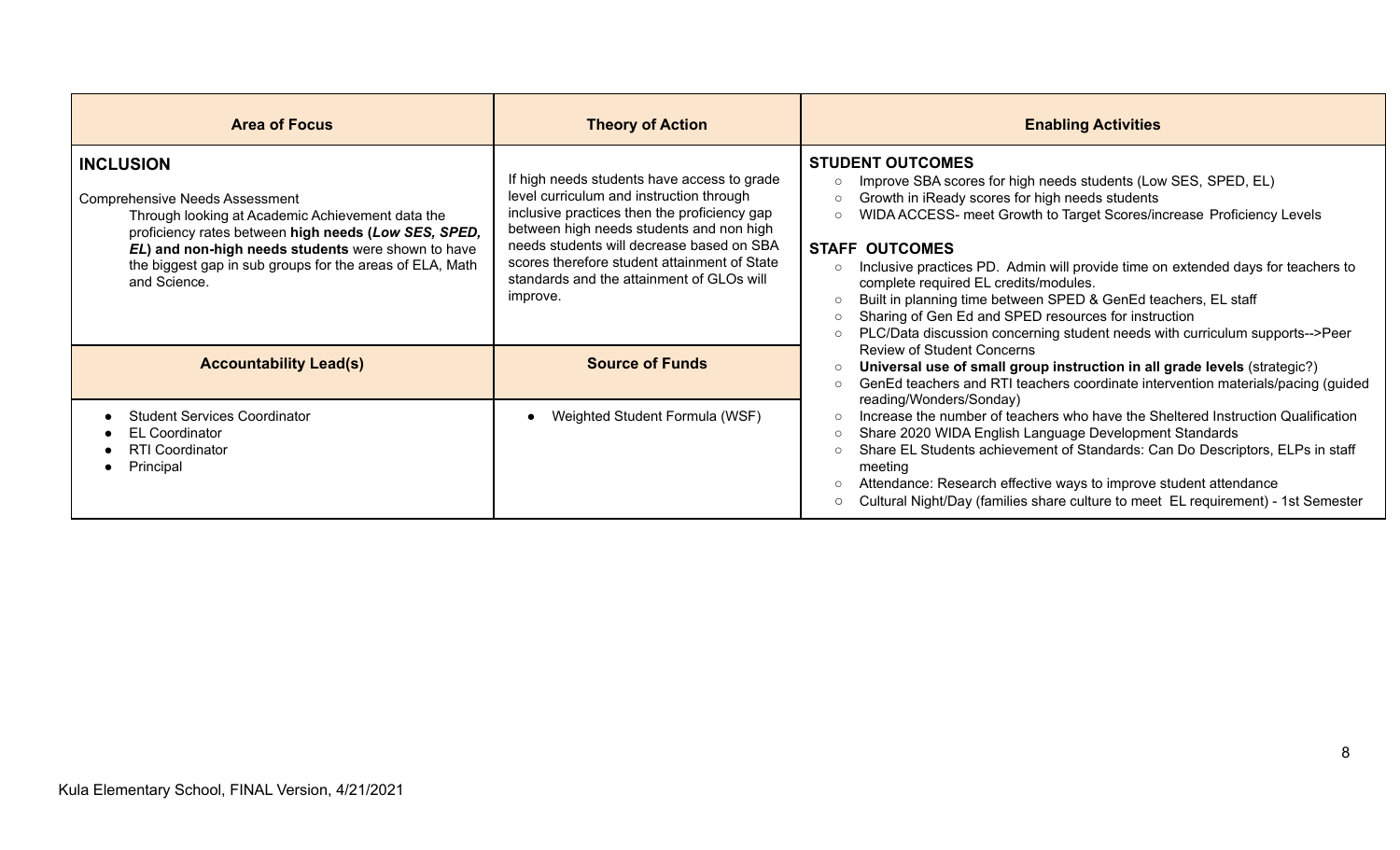| <b>Area of Focus</b>                                                                                                                                                                                | <b>Theory of Action</b>                                                                                                                                                                    | <b>Enabling Activities</b>                                                                                                                                                                                                                                                                                                                                                                                                                                                         |
|-----------------------------------------------------------------------------------------------------------------------------------------------------------------------------------------------------|--------------------------------------------------------------------------------------------------------------------------------------------------------------------------------------------|------------------------------------------------------------------------------------------------------------------------------------------------------------------------------------------------------------------------------------------------------------------------------------------------------------------------------------------------------------------------------------------------------------------------------------------------------------------------------------|
| <b>TECHNOLOGY</b><br><b>Comprehensive Needs Assessment</b><br>In analyzing our current technology inventory and needs it<br>is shown that a portion of our devices need to be updated<br>each year. | If all our students have access to up-to-date<br>technology devices then our students will be<br>able to engage and explore all aspects of their<br>grade level curriculum without limits. | <b>STUDENT OUTCOMES</b><br>1:1 devices for students grades K-5: compatible with latest upgrades<br>$\circ$<br>Technology skills progression: typing skills, research<br>$\circ$<br>Google Apps: Drive, Docs, Slide Show, Sheets<br>$\circ$<br>Digital Portfolios, iReady<br>$\circ$<br>Engagement in virtual classrooms: Google Classroom, world wide collaborators,<br>virtual field trips,<br>Preparation for cohesive distance learning as a grade level when needed<br>$\circ$ |
| <b>Accountability Lead(s)</b>                                                                                                                                                                       | <b>Source of Funds</b>                                                                                                                                                                     | <b>STAFF OUTCOMES</b><br>All staff computers are in working order and compatible with latest upgrades<br>$\circ$                                                                                                                                                                                                                                                                                                                                                                   |
| <b>Technology Coordinator</b><br>ART Team Lead<br>Principal                                                                                                                                         | Weighted Student Formula (WSF)                                                                                                                                                             | Chromecasts<br>$\Omega$<br><b>ELMOs/Projectors</b><br>$\circ$<br>TVs<br>$\circ$<br>Survey families about their access to technology at home<br>$\circ$<br>Preparation for cohesive distance learning as a grade level when needed<br>$\circ$<br>Website updates and review by ARTeam quarterly<br>$\circ$<br>Update and refresh Internal Staff Website<br>$\circ$<br>Google Form for Tech Needs<br>$\circ$                                                                         |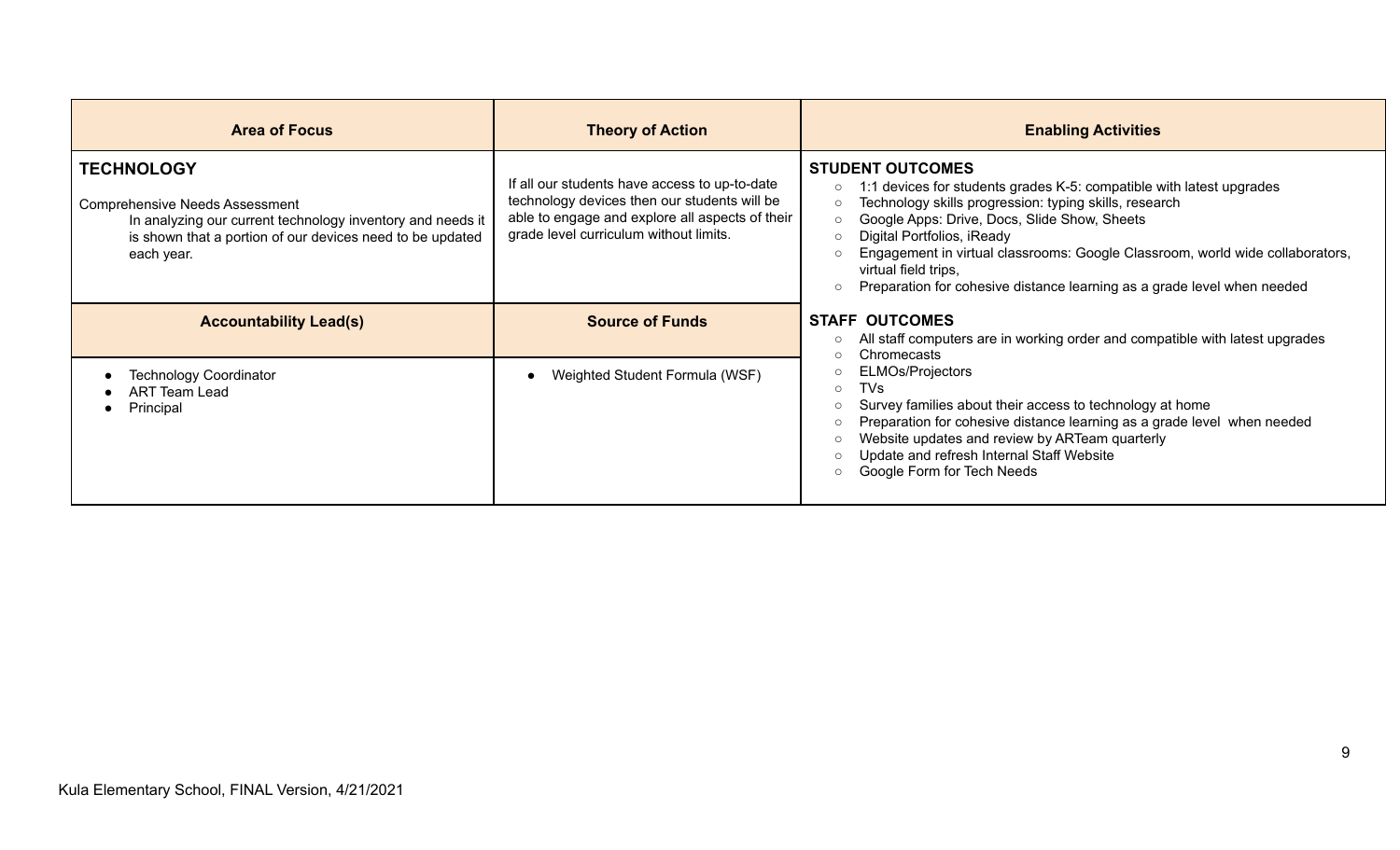| <b>Area of Focus</b>                                                                                                                                                                                                   | <b>Theory of Action</b>                                                                                                                                                                                                                       | <b>Enabling Activities</b>                                                                                                                                                                                                                                                                                                                                                                                                                                                                                                                                                                                                                                                                                                                                                                                                                                                                             |
|------------------------------------------------------------------------------------------------------------------------------------------------------------------------------------------------------------------------|-----------------------------------------------------------------------------------------------------------------------------------------------------------------------------------------------------------------------------------------------|--------------------------------------------------------------------------------------------------------------------------------------------------------------------------------------------------------------------------------------------------------------------------------------------------------------------------------------------------------------------------------------------------------------------------------------------------------------------------------------------------------------------------------------------------------------------------------------------------------------------------------------------------------------------------------------------------------------------------------------------------------------------------------------------------------------------------------------------------------------------------------------------------------|
| <b>COVID SKILL LOSS MITIGATION</b><br><b>Comprehensive Needs Assessment</b><br>Concerns abound about the loss of instructional time<br>throughout school closures and hybrid learning due to the<br>COVID-19 pandemic. | If students' skill loss due to the COVID-19<br>pandemic can be identified and remediated<br>then the student achievement gap will be<br>lessened and achievement will be seen for<br>State standards and growth targets at<br>expected rates. | <b>STUDENT OUTCOMES</b><br>■ Identify major skills for students to show growth<br>By end of 2021-22 school year the goal is 1 year of growth for all students<br>$\circ$<br>Target: to return student achievement to pre-pandemic levels or higher in the core<br>$\circ$<br>areas of reading, writing and math. As determined by report card grades.<br>Summer School<br>$\circ$<br>Writing: Students need to develop endurance.<br>$\circ$<br>K-3 focus on phonics, consistently and daily.<br>$\circ$<br>Provide Summer Resources for students on website<br>$\Omega$<br><b>STAFF OUTCOMES</b>                                                                                                                                                                                                                                                                                                      |
| RTI coordinator<br><b>Curriculum Coordinator</b><br><b>Student Services Coordinator</b><br>Principal                                                                                                                   | Weighted Student Formula (WSF)                                                                                                                                                                                                                | Collaboration and vertical articulation time to share resources and materials across<br>$\circ$<br>grade levels.<br>differentiation strategies utilized in small group instruction<br>$\circ$<br>explicit instruction of skill loss<br>$\Omega$<br>smaller class sizes determined by budget<br>$\circ$<br>CC/RTI push in support PD for explicit instruction, differentiation strategies and<br>$\circ$<br>small groups<br>Distributive leadership to build capacity of all teachers to meet the needs of all<br>$\circ$<br>students by allowing grade level teachers to share skills and expertise with their<br>peers<br>data gathering will need to be specific and targeted<br>$\circ$<br>Retention protocol and process, case by case using Light Retention Scale and team<br>$\circ$<br>meetings<br>Review pacing guide, dipping into lower grade standards and student expectations.<br>$\circ$ |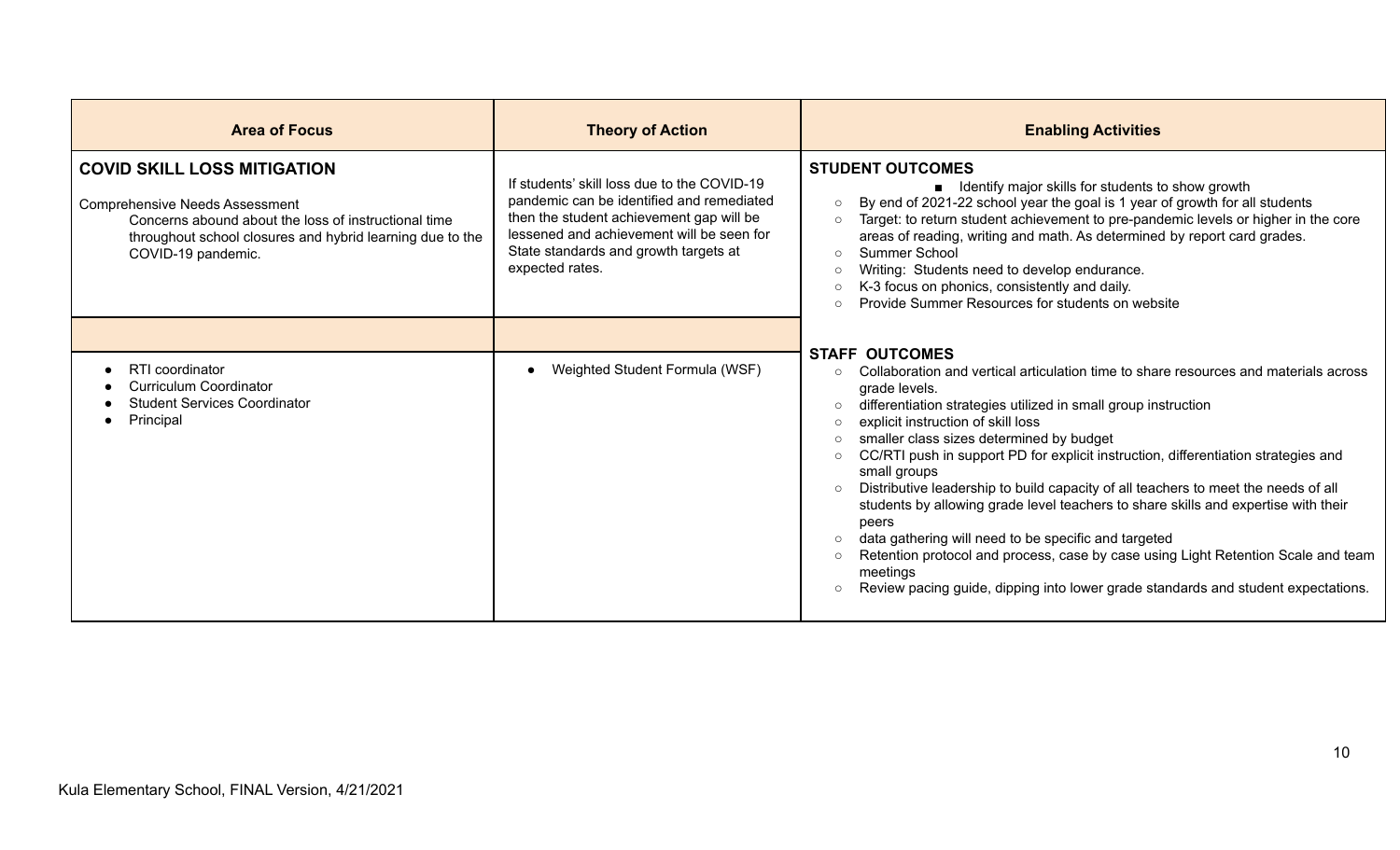![](_page_11_Picture_0.jpeg)

## **Innovation in Support of the Core: School Design and Student Voice**

Describe here your *complex/school* contexts for School Design and Student Voice. *Describe here your current and continuing initiatives* that will further advance your 2020-21 School Design and Student Voice. Describe here your *Conditions for Success* for School Design and Student Voice.

| <b>School Design</b>                                                                                                                                                                                                                                                                                                                                                                                                                                                                                                                                                                                                                                                                                 | <b>School Voice</b>                                                                                                                                                                                                                                                                                                                                                                                                                                                                                                                                     | <b>Community &amp; Families</b>                                                                                                                                                                                               |
|------------------------------------------------------------------------------------------------------------------------------------------------------------------------------------------------------------------------------------------------------------------------------------------------------------------------------------------------------------------------------------------------------------------------------------------------------------------------------------------------------------------------------------------------------------------------------------------------------------------------------------------------------------------------------------------------------|---------------------------------------------------------------------------------------------------------------------------------------------------------------------------------------------------------------------------------------------------------------------------------------------------------------------------------------------------------------------------------------------------------------------------------------------------------------------------------------------------------------------------------------------------------|-------------------------------------------------------------------------------------------------------------------------------------------------------------------------------------------------------------------------------|
| What are your Measurable Outcomes around School Design and Student Voice? What<br>are you designing?<br>Increase scores to target of 70% in all areas<br>School Design (2020-Panorama Scores + change)<br><b>Positive Relationships</b><br>Classroom Student-Teacher Relationships (80% +11)<br>$\circ$<br>School Belonging (68% +6)<br>$\circ$<br><b>Mutual Respect</b><br>Classroom Climate (76% +16)<br>$\circ$<br>School Safety (73% +9)<br>$\circ$<br><b>Shared Responsibilities</b><br>Pedagogical Effectiveness (82% +6)<br>Valuing Your School (69% +4)<br>$\circ$<br>Academic Excellence<br>Classroom Rigorous Expectations (81% +7)<br>$\circ$<br>Classroom Engagement (63% +6)<br>$\circ$ | What are your Measurable Outcomes around School Design and Student Voice?<br>What are you designing?<br>Use Student Voice Feedback to Implement Change<br><b>Take Student Voice Survey Grades 3-5</b><br><b>Conduct student focus groups PreK-5</b><br>2.<br>Share focus group results/feedback<br>3.<br><b>Determine action items</b><br>5.<br>Implement change<br>It should be given at the beginning, middle and end of the year to<br>measure growth. Perhaps use icons (happy face /sad face) for K-2.<br>iKnow My Class Survey for each classroom | What are your Measurable Outcomes around School Design and Student<br>Voice? What are you designing?<br><b>Family Nights</b><br><b>Harvest Fest</b><br>La 'Ohana<br><b>Curriculum Showcase</b><br><b>Quarterly Assemblies</b> |
| Why are you implementing them?<br>Students are the potential.<br>Students have something to teach us.<br>Working with students is the way we move forward.                                                                                                                                                                                                                                                                                                                                                                                                                                                                                                                                           | Why are you implementing them?<br>Students are the potential.<br>Students have something to teach us.<br>Working with students is the way we move forward.<br>$\bullet$<br>Student Voice impacts students with 3x higher self worth,<br>5x more engaged, 5x higher sense of purpose in school                                                                                                                                                                                                                                                           | Why are you implementing them?<br>Building positive relationships with our families and<br>community is important.                                                                                                            |
| How will you know that they are causing an improvement?<br>Increase in Panorama results Target of 70%                                                                                                                                                                                                                                                                                                                                                                                                                                                                                                                                                                                                | How will you know that they are causing an improvement?<br>Conduct Student Voice Survey to monitor change when<br>needed<br>iKnow My Class                                                                                                                                                                                                                                                                                                                                                                                                              | How will you know that they are causing an improvement?<br>SQS?<br>Harvest Fest Volunteer sign-in sheet<br>Curriculum Showcase sign-in sheet<br>La 'ohana early release sign-out sheet                                        |